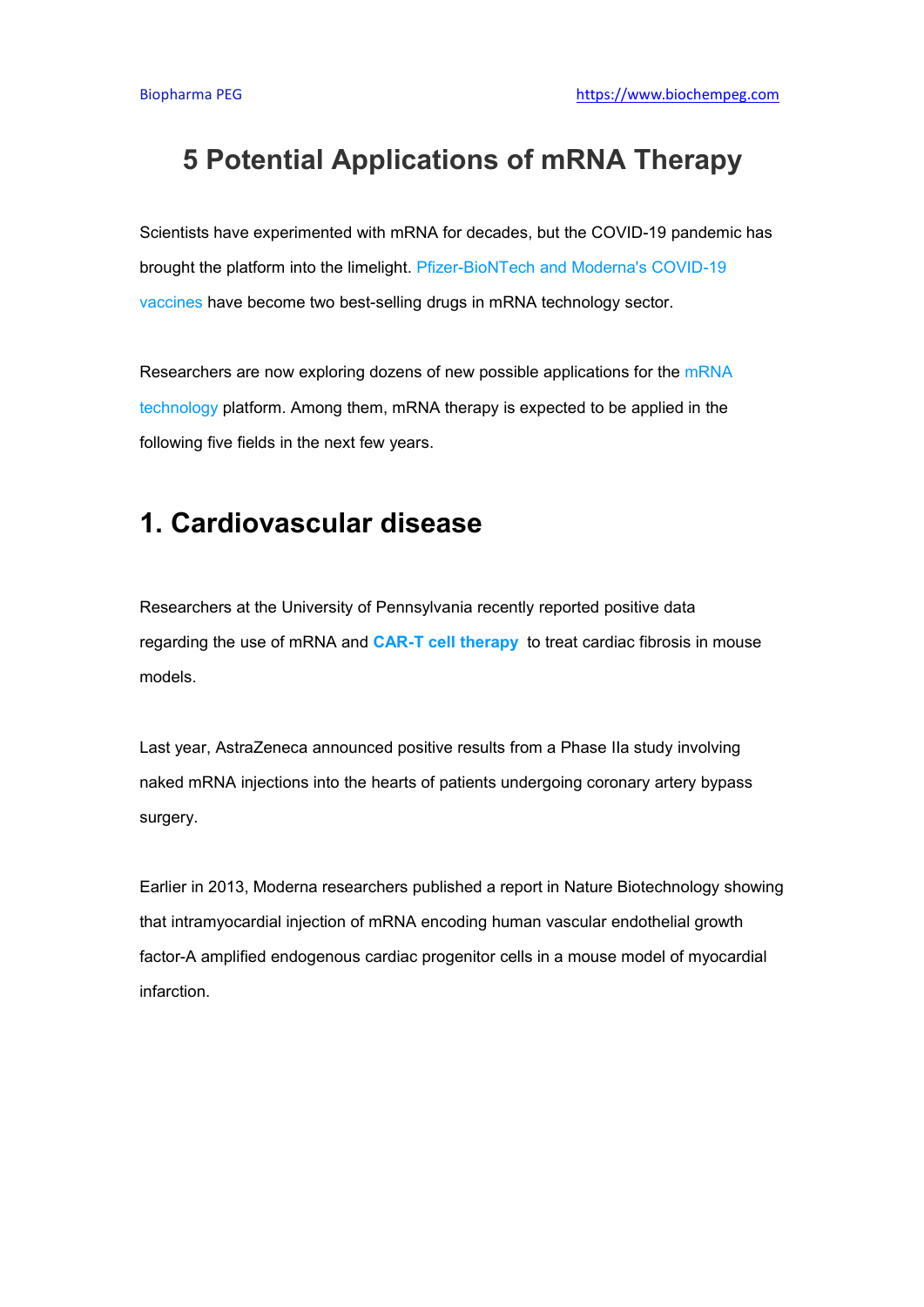Biopharma PEG **<https://www.biochempeg.com>** 



## **2. Influenza**

The basis for making flu vaccines has barely changed in more than half a century. First, pharmaceuticals companies predict which strains of the flu virus are likely to dominate months before each flu season. Pharmaceutical companies then grow flu virus strains by using eggs or mammalian cells to inactivate the virus and process it into vaccines. The flu vaccine's effectiveness hovers between 40% and 60%, according to the CDC.

The flexibility of the mRNA platform could improve this process. For example, Pfizer claims it can create an RNA vaccine eight days after the sequence of the flu virus is discovered. The company is working with its partner BioNTech to develop an **mRNA-based influenza vaccine** candidate, BNT161. A phase I study ofBNT161 is ongoing.

Moderna's mrNA-1010 flu vaccine candidate completed mid-stage trials in a Phase I study, and the results were positive but impressive -- broadly consistent with data from conventional flu vaccines. Moderna also has two other flu vaccines in development, called mrNA-1020 and mrNA-1030.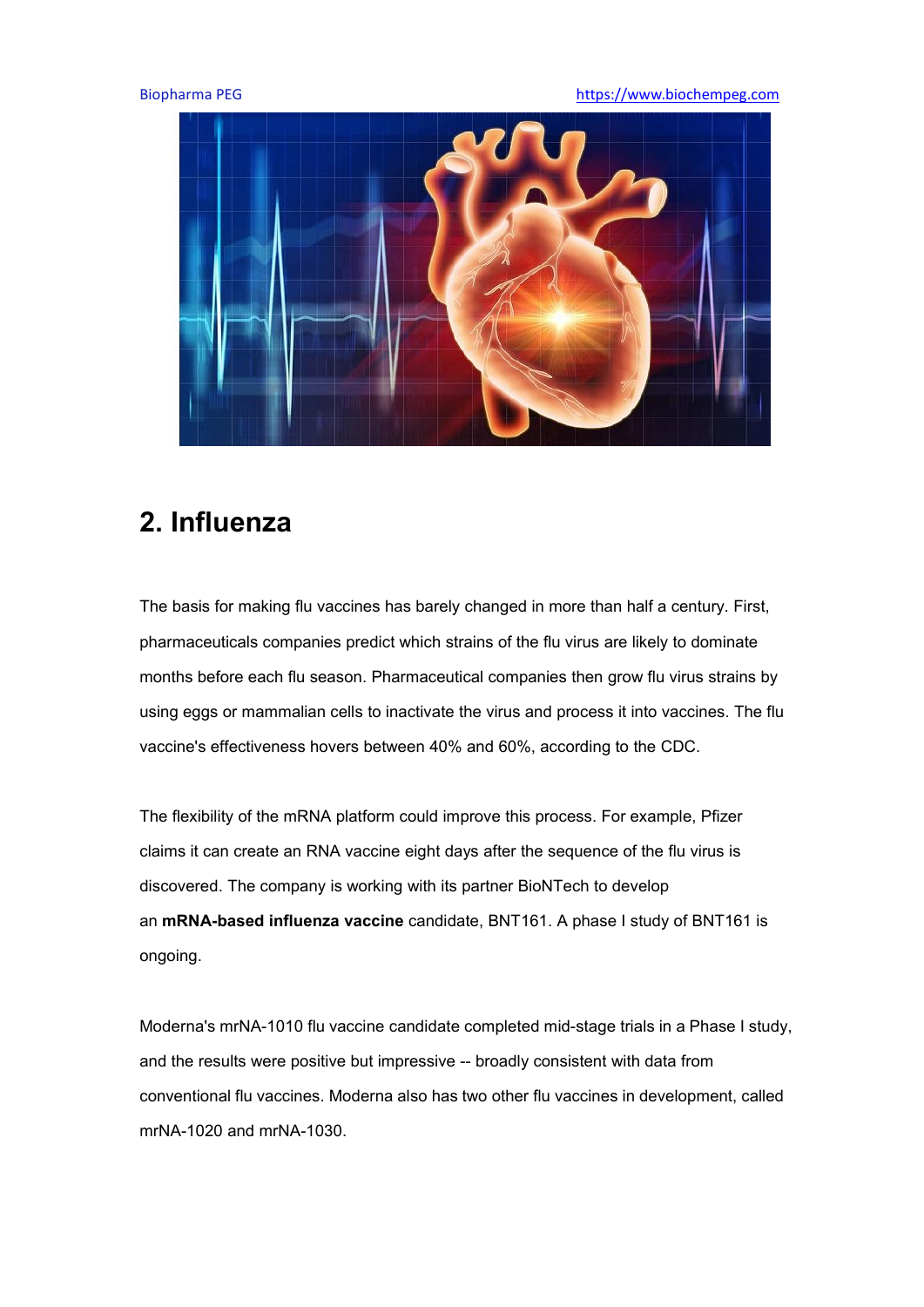Moderna and Novavax are developing a combined COVID-19/flu vaccine. Sanofi also plans to initiate clinical trials for its SP0273 quadrivalent influenza mRNA vaccine candidate this year.



# **3. Shingles (Herpes Zoster)**

The global shingles vaccine market is big and it could be worth \$6.35 billion by 2028, according to the data from Grand View Research.

Pfizer and its partner BioNTech have announced their plans to develop an mRNA-based shingles vaccine. The two companies may launch Phase I trials this year.

Currently, GlaxoSmithKline's Shingrix, a recombinant adjuvanted vaccine, is the only shingles vaccine approved by FDA.

## **4. HIV**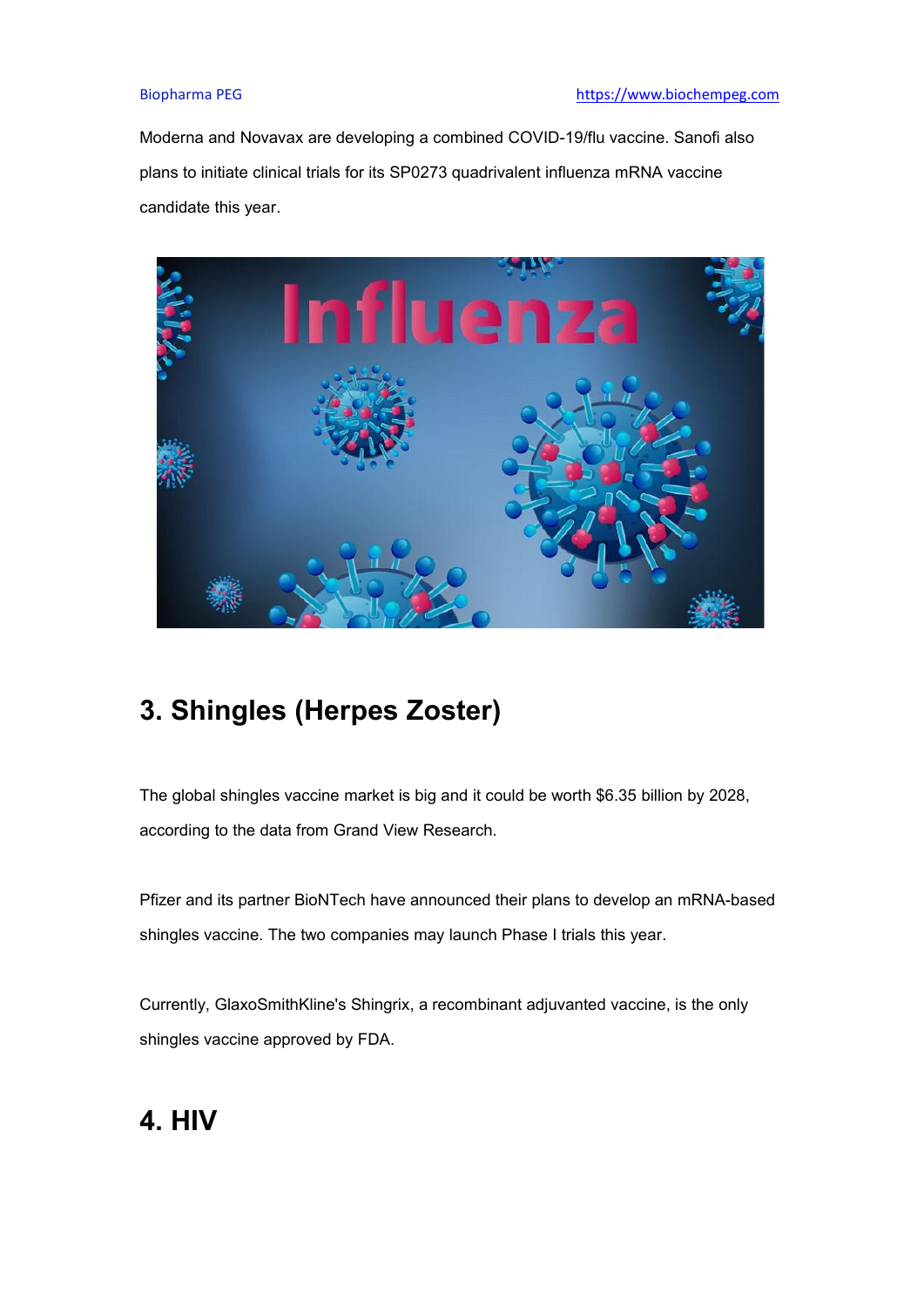Although researchers have been trying to develop an HIV vaccine for nearly four years, there are currently no such vaccines approved for marketing. Researchers are continuing to work on preventive and therapeutic HIV vaccines. While the first type may stop infection, the second type slows the progression of HIV in infected individuals.

Moderna has two HIV vaccine candidates in preclinical development: mRNA-1644 and mRNA-1574.

Last year, NIH researchers working with Moderna scientists announced positive results from an investigational HIV vaccine.

In August, Moderna announced a Phase I study to test two versions of its mRNA-1644 vaccine.



Human Immunodeficiency **Virus** (HIV)

### **5. Cancer**

Researchers have been skeptical that mRNA could be a promising oncology technology platform for a long time. In fact, research into the prospect of**mRNA technology for**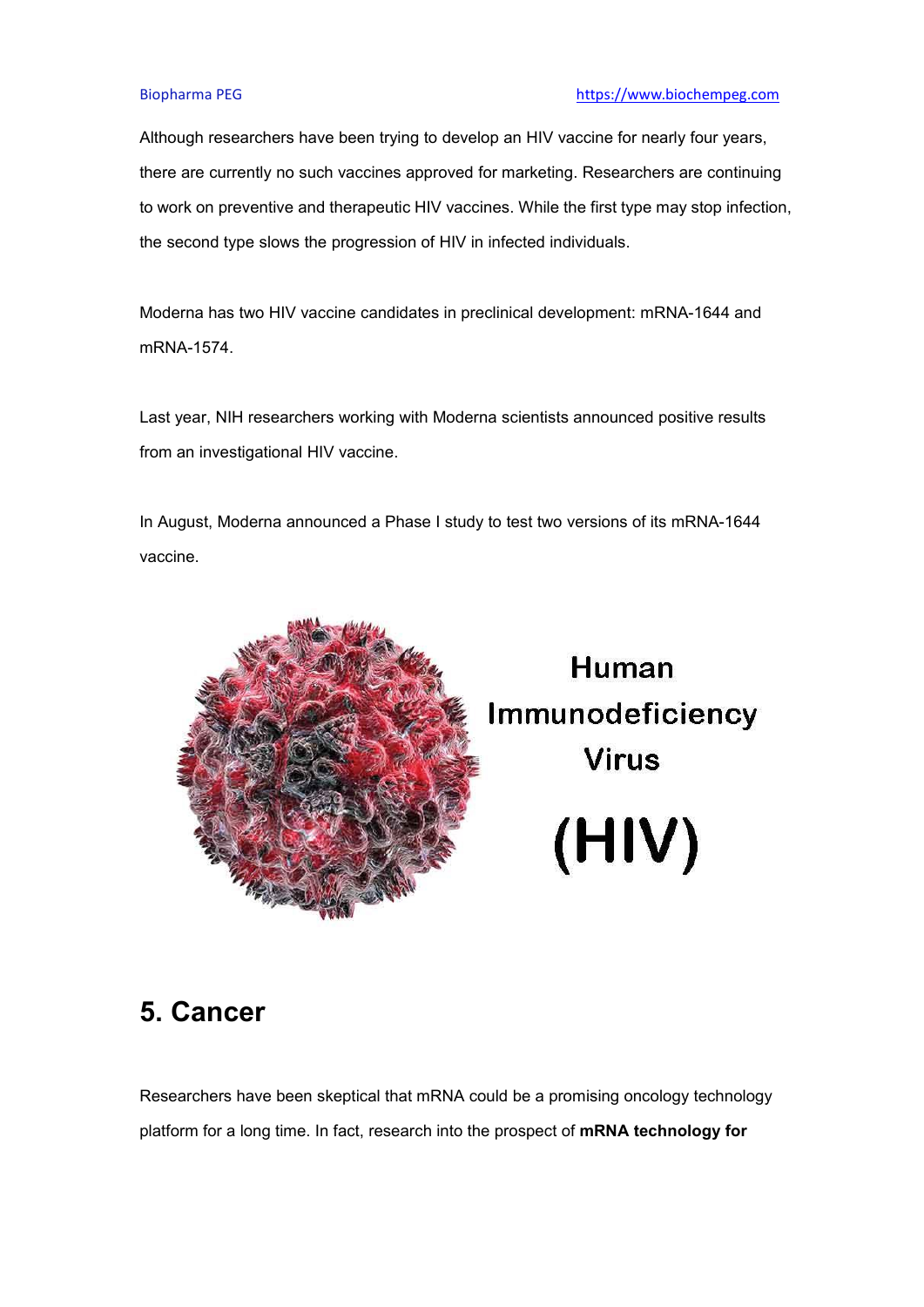**cancer** is intensifying. In fact, research into the technological prospects for mRNA applications in cancer is intensifying.

Last year, Mayo Clinic researchers announced promising data for the use of [mRNA](https://www.biochempeg.com/article/214.html) technology in combination with immunotherapy. "We found that by introducing mRNA into immune cells, useful proteins can be produced to enhance their antitumor activity without trying to alter the genome itself," said Haidong Dong, PhD, professor of immunology at Mayo Clinic.

There are also several investigational oncology therapies in development in Moderna's pipeline, including mRNA-4157, a personalized cancer vaccine in Phase II trials. In a phase I study, mRNA-4157 in combination with Keytruda (pembrolizumab) was well tolerated and resulted in tumor shrinkage in unresectable solid tumors and resected cutaneous melanoma.

Other experimental vaccines include the KRAS vaccines mRNA-5671 and mRNA-2752, which may target solid tumors and lymphomas.